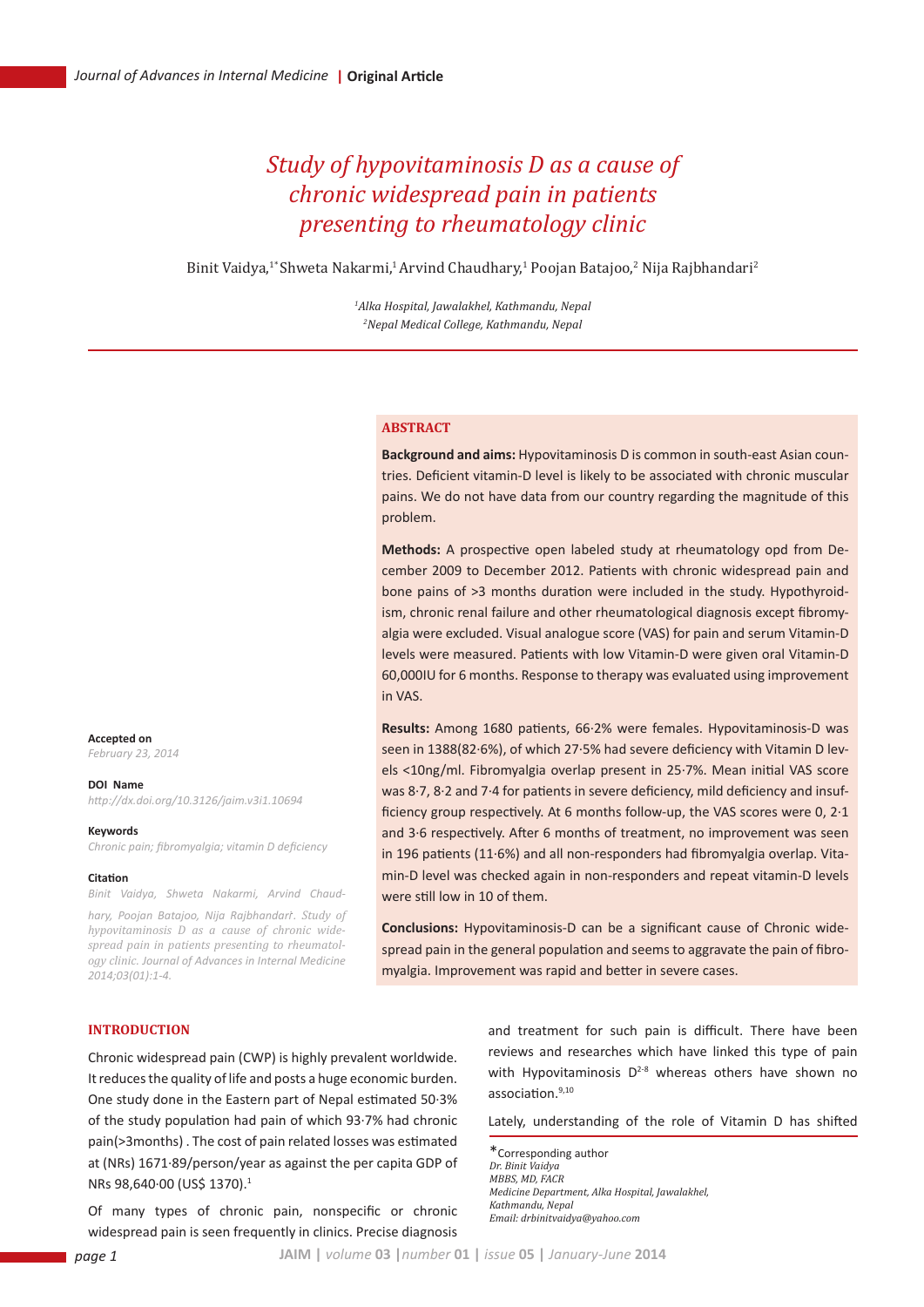from regulation of Calcium and bone health only. Its active metabolite has been shown to have antiproliferative and immunomodulatory effects that influence the development of several serious and chronic conditions, including cancers,<sup>11</sup> cardiovascular diseases,12 and diabetes.13,14 Rickets and osteomalacia is now considered as the tip of the vitamin-D deficiency iceberg.15 With this new understanding, the severity grading for vitamin D levels have been revisited but a consensus is yet to be formed. Studies have now shown that level >30 ng/ml is required for maximal calcium absorption and keep parathyroid hormone levels at the lowest. Levels below 10ng/ ml have shown to induce osteomalacia and are called severe deficiency.16

We aim to study the prevalence and causal relationship of hypovitaminosis D in our patients attending rheumatology clinic for CWP.

# **METHODS**

This study is a prospective open labelled study conducted at Rheumatology Outpatient Department of Alka Hospital Pvt. Ltd in Kathmandu, Nepal from December 2009 to December 2012. Informed consent was taken from patients after explaining the nature of intervention and ethical clearance was taken from institutional board. Patient with chronic widespread muscle pains of >3 months duration were enrolled. Patients with uncontrolled hypothyroidism, other rheumatological diseases and chronic kidney disease were excluded from the study. Patients fulfilling the American College of Rheumatology (ACR) fibromyalgia (FMS) definition were not excluded from the study as pain of FMS can be chronic widespread and might be aggravated by underlying vitamin D insufficiency.

In the first part of the study, serum 25 (OH) vitamin D levels were checked using enzyme immunoassay (EIA) method. Those with vitamin D levels <30ng/ml were divided into 3 categories, 29-20 ng/ml as insufficiency; <19-10 ng/ml as mild deficiency and <10 ng/ml as severe insufficiency. The pain severity of patients was graded using Visual analogue score (VAS). All patients with Vitamin-D insufficiency or deficiency were treated with 60,000 IU of VitD3 (Cholecalciferol sachets) in milk once a week for 8 weeks and then once a month for 4 months (total 6months). Each patient was evaluated using VAS at 3 months and 6 months. Improvement in VAS score by more than 20% was taken as significant improvement.

A small group of patients with chronic pain but no fibromyalgia were taken as controls (n=100). They were given 10 grams of glucose sachets of same size, to be taken in same way as cholecalciferol sachets. Their VAS score was also measured at 3 and 6 months following the same protocol.

In the second part of the study, serum 25OH vitamin D levels were re-evaluated in patients who did not show significant improvement in their pain scores. Those with vitamin D levels still low were given parenteral vitamin D.

Other laboratory tests done were thyroid function tests, serum calcium, alkaline phosphatase and CRP levels. Serum parathyroid hormones were deliberately avoided due to cost reasons.

All statistical tests were done using SPSS 19. One way repeated measures ANOVA was used to test for the improvement is mean VAS score over time.

## **RESULTS**

A total of 2000 patients were screened, out of which, 1680 patients were included in the study. Among them 1112 (66∙2%) were females. Hypovitaminosis D (<30ng/dl) was present in 1388 (82.6%) patients. Among those with inadequate levels, 20% (336) had values in insufficient range (20-30 ng/dl), 35∙12% (590) had mild deficiency (10-20ng/dl) and 27∙5% (462) had severe deficiency (<10ng/dl). [chart1]



Chart 1. Distribution of vitamin D deficiency:

Among total patients, 432 (25∙7%) had fibromyalgia overlap. Fibromyalgia was more common in females than in males (p= 0∙012). [chart2]





The mean initial VAS score was 8∙7, 8∙2 and 7∙4 for patients in severe deficiency, mild deficiency and insufficiency groups respectively. At 6 months follow-up, the VAS scores were 0, 2∙1 and 3∙6 respectively for each group and the differences in each group were statistically significant. The control group showed slight but statistically insignificant improvement in initial 3 months which was not sustained over the period of 6months.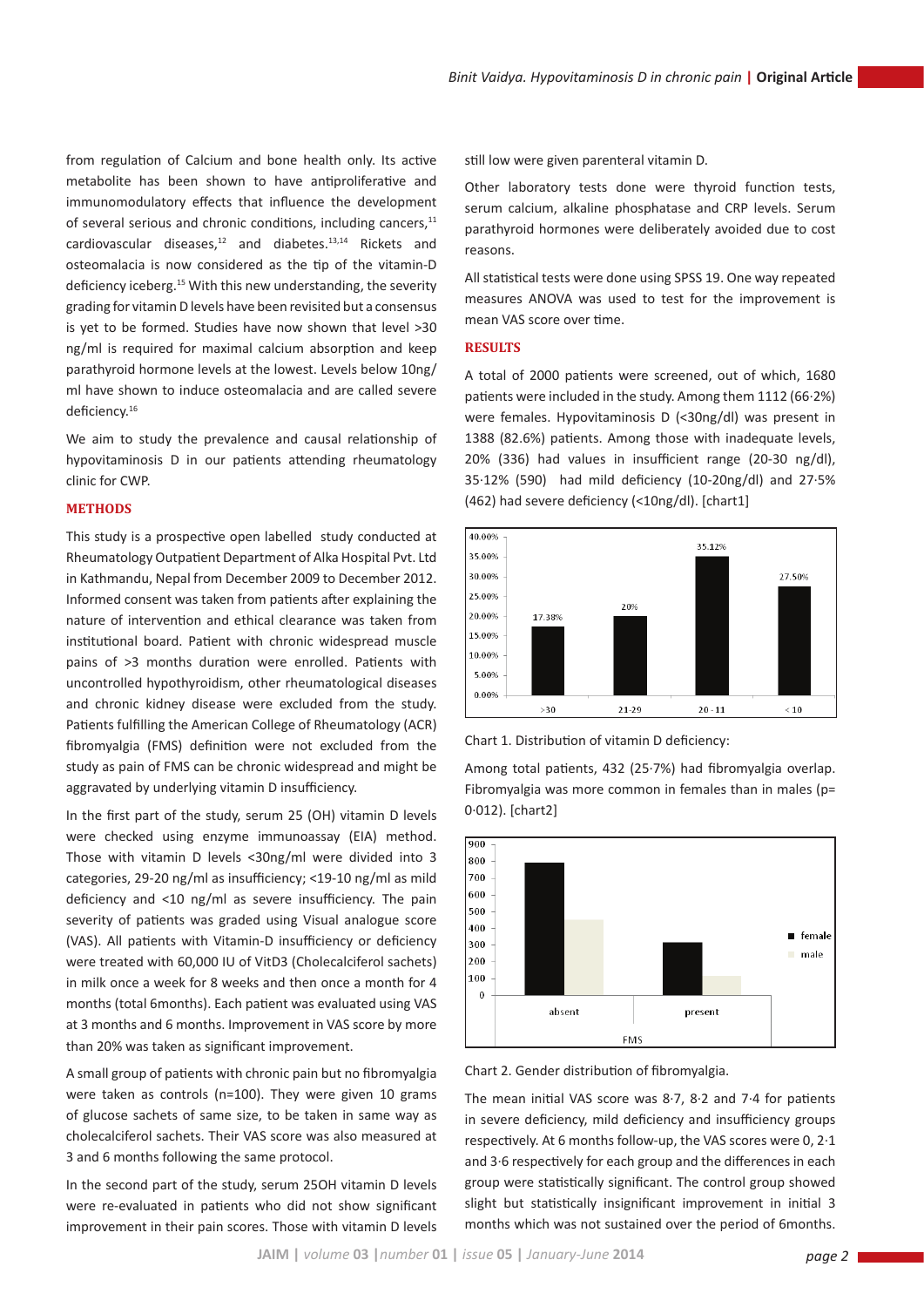**Table 1.** Follow-up : Improvement in VAS score (Repeated measures ANOVA)

| <b>Group</b>      |       |     | Baseline 3 months 6 months p-value |          |
|-------------------|-------|-----|------------------------------------|----------|
| Insufficiency     | $7-4$ | 3.5 | 3·6                                | < 0.001  |
| Mild Deficiency   | 8.2   | 3   | 2.1                                | < 0.0001 |
| Severe Deficiency | 8.7   | 0   | $\Omega$                           | < 0.0001 |
| Control           | 7.0   | 5.4 | 6.8                                | 0.24     |

Repeated measures ANOVA was used to assess the significance of improvement in VAS score over time. Mauchly's test indicated that the assumption of sphericity had been violated in all three groups,  $\chi^2$ =89.3;29.7;74.9 (severe, mild and insufficiency), p=<0.001, therefore degrees of freedom were corrected using Greenhouse-Geisser estimates of sphericity (ϵ<0.75). The results show that there was significant improvement in VAS score even after correction.

However, there was no improvement in 196 patients (11∙6%) and all non-responders had FMS overlap.

Repeat vitamin D levels were still low in 10 patients who were treated with parenteral vitamin D. These patients had erratic follow-up as the dosing was once in 6 months and thus were not included in the study.

# **DISCUSSION**

Chronic widespread pain is prevalent worldwide with reports of upto 26-50% of the screened population.<sup>17,18</sup> Non-specific CWP not associated with any other known causative factor remains a difficult entity to treat. The prevalence of hypovitaminosis D has been seen to be higher even in Indian subcontinent even with adequate sunlight exposure.<sup>19</sup> In a cross sectional survey on Indo-Asian patients performed in UK, it was seen that vitamin D levels were lower in patients attending the rheumatology clinic for musculoskeletal pain.20 We do not have population based study of prevalence from our country. However, in the screened population, the prevalence of 82.6% can be considered quite higher than expected. Many small and large studies from throughout the globe has shown association of muscle pains with vitamin D deficiency, $2-8$  whereas there are other studies refuting such an association. $9-11$  Our study not only showed high prevalence of hypovitaminosis D but also showed significant improvement of pain scores after treatment with cholecalciferol supplement. Also, the lower the

## **REFERENCES**

- 1) Bhattarai B, Pokhrel PK, Tripathi Met al. Chronic pain and cost: an epidemiological study in the communities of Sunsari district of Nepal. Nepal Med Coll J. 2007;9:6-11.
- 2) Nellen JF, Smulders YM, JosFrissen PH et al. Hypovitaminosis D in immigrant women: slow to be diagnosed. BMJ.1996;312: 570-2. http://dx.doi.org/10.1136/bmj.312.7030.570

initial vitamin D levels, the faster and more significant was the improvement in pain score.

 Fibromyalgia is one cause of CWP where lab results remain negative. Thus, this study has included patients with FMS also. Moreover, FMS pain has shown to be increased by the presence of coexistent hypovitaminosis D in studies from across the world and treatment with vitamin D supplements have shown to improve the pain scores in these patients significantly.<sup>21-25</sup> But there were also studies showing no association of FMS with vitamin D levels.<sup>26-28</sup> Most of these studies included small number of patients and none of the studies used a control group. In our study, FMS was diagnosed in 27∙5% of patients and most of them responded to treatment with vitamin D. Also, among vitamin D non responders, all patients had FMS overlap indicating a grey zone between these causative factors. It would also mean that those patients might require additional treatment for FMS. Additional large studies primarily aiming to study relationship between FMS and vitamin D are needed for definite answer to this question.

Patients with very low vitamin D levels can thus be prognosticated to do well within 3 to 6 months of treatment and those with higher baseline levels or with classical FMS would benefit from combination of cholecalciferol supplement and any approved drug for FMS.

Several possible mechanisms may explain improvement in muscle pain with vitamin D. A rapid nongenomic influence of vitamin D on the metabolism of muscle cells<sup>29</sup> and mineralization of osteoid matrix seem to be most plausible mechanisms currently.30

# **CONCLUSIONS**

Hypovitaminosis D is commonly found in our community and is a common causative factor of CWP. Fibromyalgia symptoms seem to be aggravated by co-existing hypovitaminosis D. Significant proportion of patients improve with correction of their vitamin D levels, however, those with coexisting fibromyalgia may need additional treatments.

# **ACKNOWLEDGEMENT**

We would like to thank Dr Ashok Kumar, consultant rheumatologist at Fortis Hospital for guiding us during the course of study.

3) Erkal MZ, Wilde J, Bilgin Yet al. High prevalence of vitamin D deficiency, secondary hyperparathyroidism and generalized bone pain in Turkish immigrants in Germany: identification of risk factors. Osteoporos Int.2006;17:1133-40.

http://dx.doi.org/10.1007/s00198-006-0069-2

4) Reed SD, Laya MB, Melville J et al. Prevalence of vitamin D insufficiency and clinical associations among veiled East African women in Washington State. J Womens